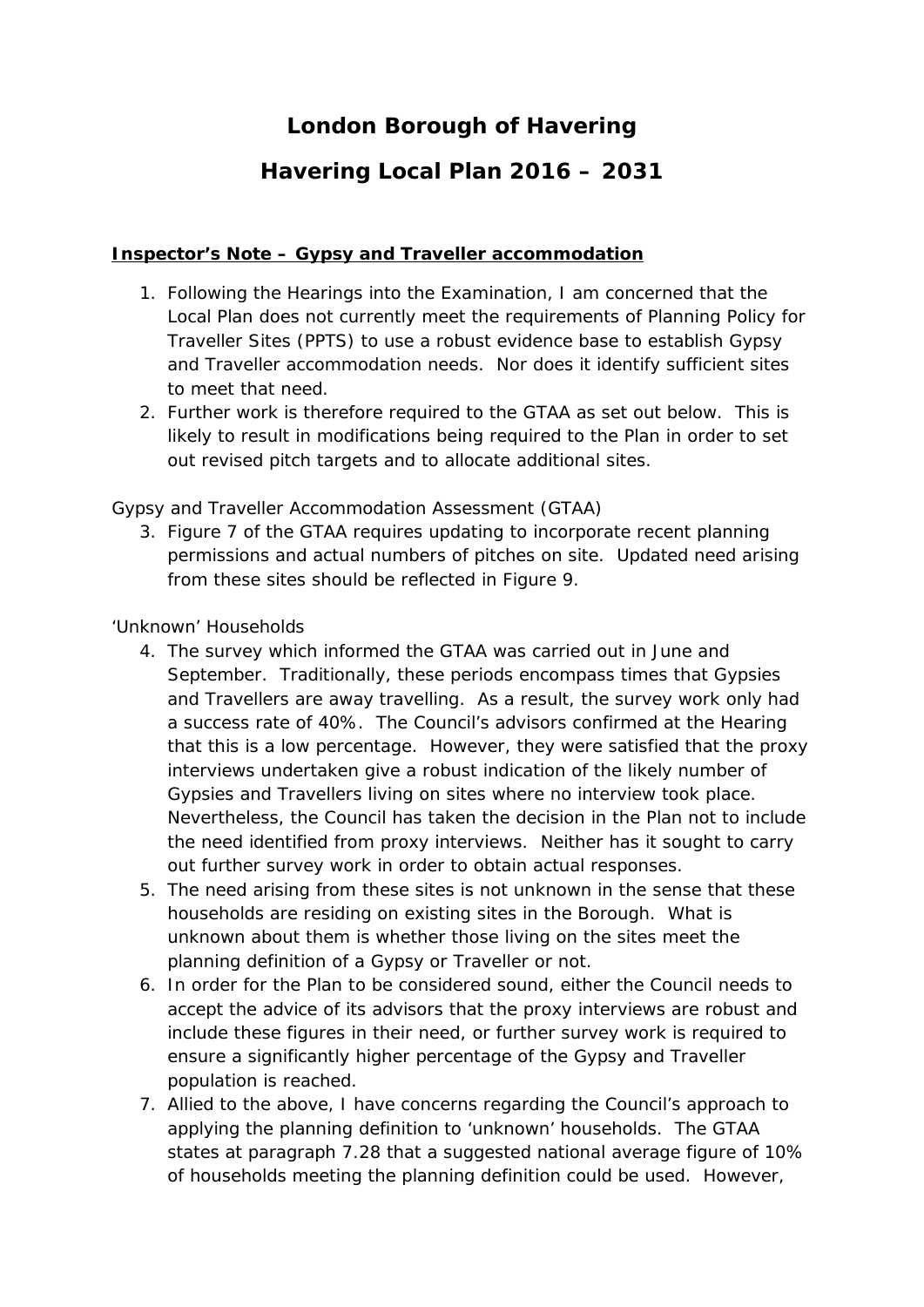based on locally derived figures, this could be as high as 91%. At the Hearing a figure of 75% was suggested by the Council's advisors but no justification for this figure was presented. Further work is required to determine and fully justify the percentage of households not surveyed who are likely to fall within the planning definition.

- 8. The GTAA states that the demand from 'unknown' households could be up to 102 pitches or 93 pitches if the locally derived proportion of households meeting the planning definition is applied. These are potentially substantial figures which the Plan currently does not include within the need.
- 9. A 1.5% household formation rate is applied to these figures compared to the 2% for the interviewed households. Further justification is needed for this approach.
- 10.In summary, the Plan should identify the need for Gypsy and Traveller pitches arising from known households and also estimate the need arising from 'unknown' households ie. those not surveyed. The estimated need should be fully justifiable.

#### *Need from households who do not meet the planning definition*

- 11.The GTAA identifies the need for a further 2 pitches for those interviewed households who do not meet the planning definition. This figure is likely to change as a result of further consideration of the 'unknown' households as set out above. The GTAA should be updated accordingly.
- 12.The Plan currently does not seek to meet the need for those not meeting the planning definition. The Council therefore needs to explain how it intends to meet the requirements of Section 124 of the Housing and Planning Act 2016 to *"consider the needs of people residing in or resorting to their district with respect to the provision of sites on which caravans can be stationed".* How will the needs arising from this group be met?

#### *Transit requirements*

13.At the Hearing the Council acknowledged that there has been an increase in unauthorised encampments in recent months. Furthermore, the GTAA states that transit accommodation should be reassessed three years after PPTS was amended in 2015. Accordingly, the Council accepted that the approach to not providing transit sites should be reassessed as part of the further work to the GTAA.

#### *Site allocations*

- 14.PPTS requires that Local Plans should identify a supply of specific deliverable sites sufficient to provide 5 years' worth of sites against locally set targets and to identify a supply of developable sites, or broad locations for growth for years 6 to 10 and, where possible, for years 11 to 15.
- 15.Therefore, in addition to updating the assessment of need as set out above, the Council should identify further sites to meet that need.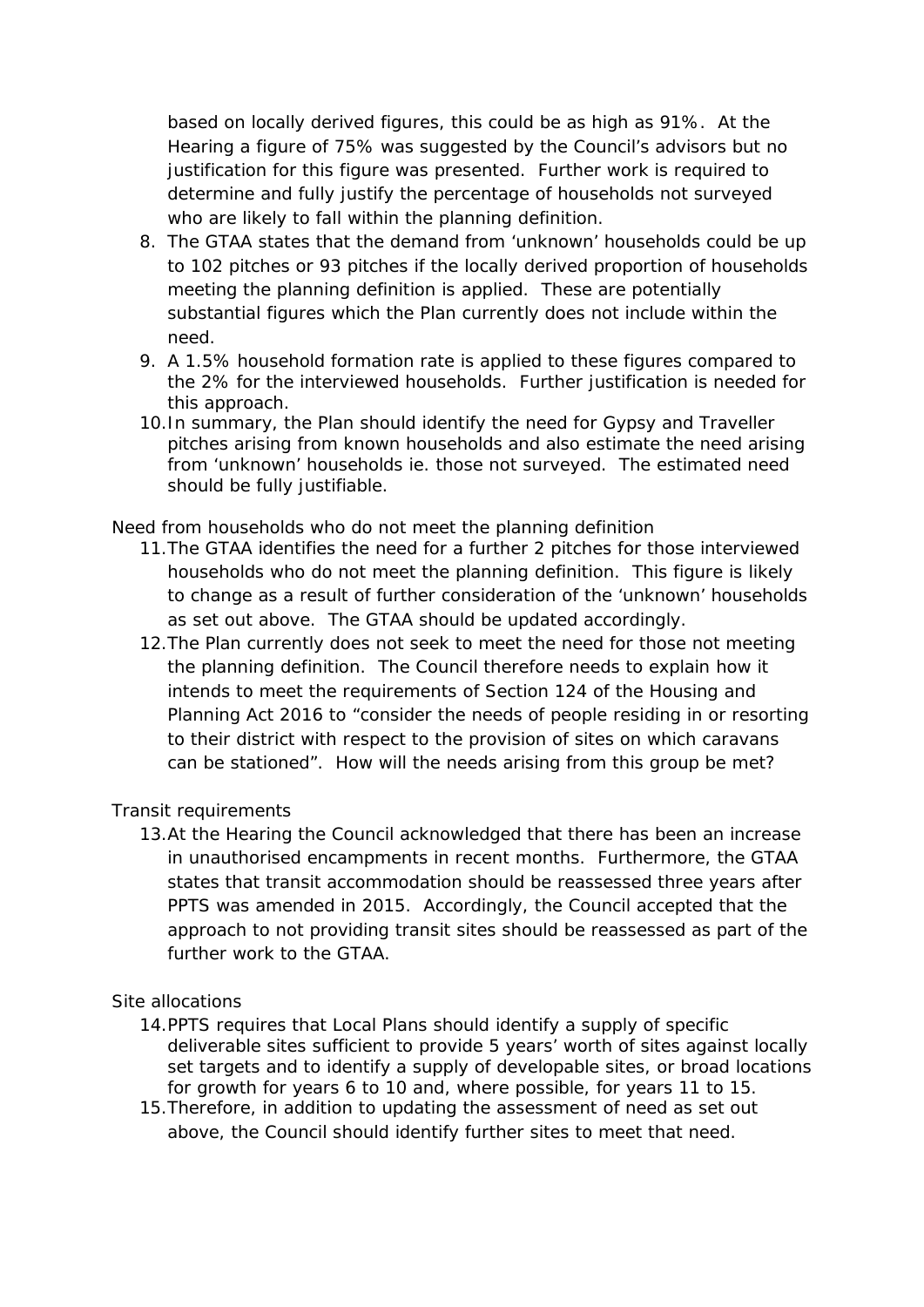- 16.The Gypsy and Traveller Position Statement (GTPS) sets out the criteria applied to the allocated sites. It appears that not all sites which would have the potential to meet the need have been assessed.
- 17.The GTPS states that the allocated sites have been identified based on whether the occupants meet the planning definition of a Traveller. Having regard to my concerns set out above, this approach does not appear to be robust; there are likely to be Gypsies and Travellers living on existing sites which have not been allocated simply because the occupants did not respond to the survey.
- 18.All sites with the potential to meet the need (allocated sites and other sites which could meet the likely increased level of need) should be assessed against consistent criteria. The evidence needs to clearly justify why some sites have been chosen over others.
- 19.The number of pitch allocations is the same as the currently identified level of need. Concerns have been expressed by representors that some potential sites may not come forward. The Plan needs to contain flexible arrangements in order to ensure sufficient sites are available to meet the identified need. This could involve providing a review mechanism in the Plan in relation to Gypsy and Traveller pitch numbers, allocating further sites and / or providing flexibility in the policy wording.
- 20.I am concerned that the allocated sites remain in the Green Belt. Planning applications which come forward on these sites would therefore be required to demonstrate very special circumstances in order to be approved. PPTS states that, subject to the bests interests of the child, personal circumstances and unmet need are unlikely to clearly outweigh harm to the Green Belt and any other harm so as to establish very special circumstances. As such, it is likely to be very difficult for applicants to gain planning permission on the allocated sites and this raises a significant question over whether the sites would be deliverable. Paragraph 17 of PPTS advises that planning authorities may wish to consider making an exceptional, limited alteration to the defined Green Belt boundary to meet a specific identified need for a traveller site. The Council should set out how it intends to ensure that the allocated sites would be deliverable having regard to this advice in PPTS.

#### *Policy wording*

- 21.At a more detailed level, a number of modifications to the wording of Policy 11 will be required as follows:
	- Reference to 'maximum' in the policy and site allocations should be removed;
	- Criterion iii this should relate to the layout to accommodate the number of pitches;
	- Criterion iv insert the words "or are capable of being provided with" or similar: